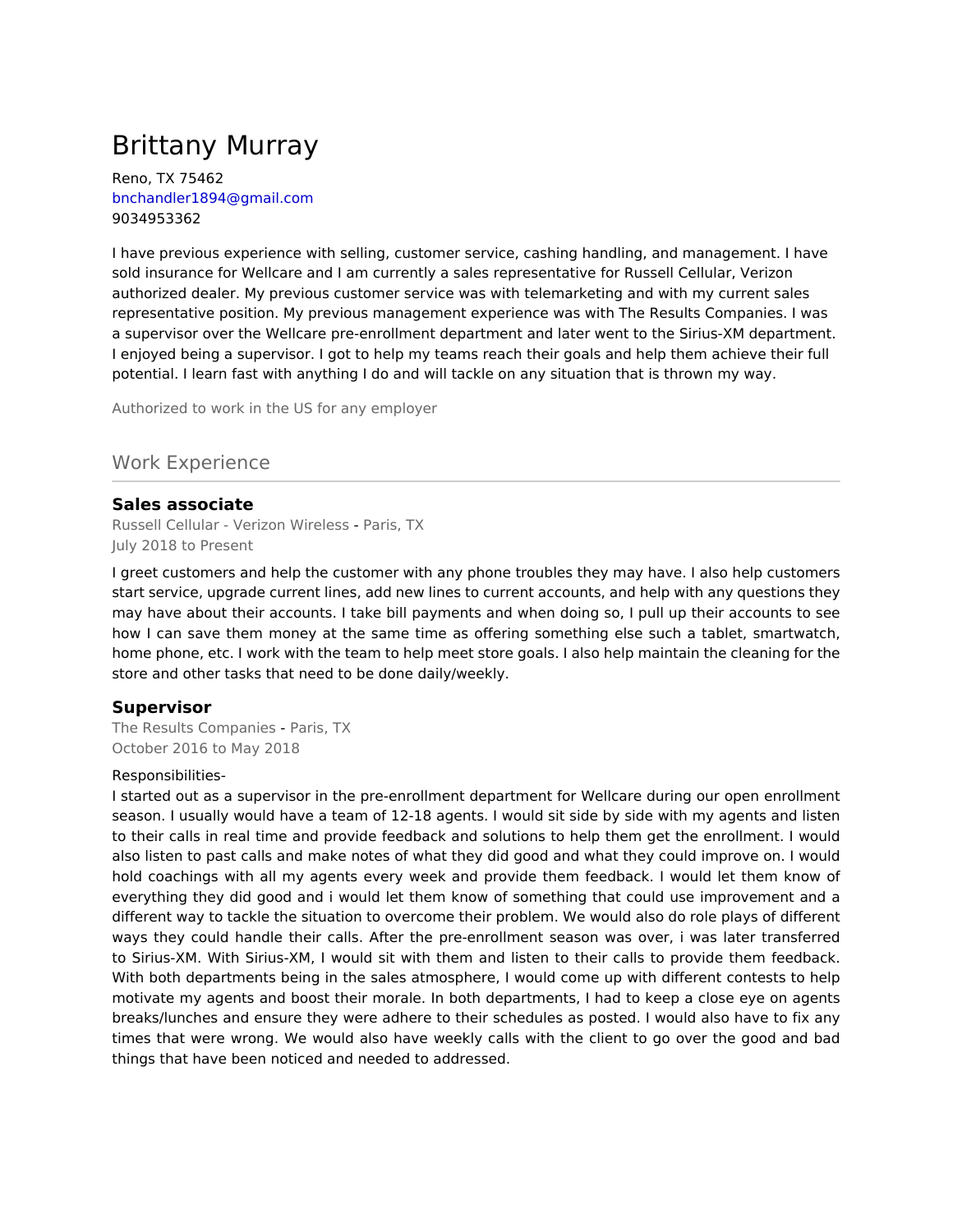Accomplishments: Having one of the top teams in my department and being the leading supervisor.

Skills Used: Multi-taking, time management, managing, and consistency.

#### **Licensed Insurance Agent**

The Results Companies - Paris, TX February 2015 to October 2016

Responsibilities

Take inbound call from prospective members, go over plans and benefits. After going over benefits, i complete an application with the beneficiary, unless they request something other wise, such an agent to come to them. I use multiple systems on double screen monitors and the avaya phone system.

Accomplishments Helping people find Medicare advantage or prescription coverage that fits their needs.

Skills Used

Multi tasing such as using two screen monitors along with talking on the phone; selling skills; using multiple systems.

#### **Assistant Manager**

Little Caesars - Paris, TX August 2010 to January 2014

Responsibilities

Mainly ran a register, stock supplies, answered the phone, made pizzas, and when I ran a shift i would make change from the safe and count the daily inventory

#### Accomplishments

I helped change some of the way they do things there, I worked there from since I was 16 and could help make decisions with the team.

Skills Used Math skills, consistency, organized.

#### **Education**

## **High school or equivalent**

Detroit High School - Detroit, TX 2009 to 2012

**Skills** 

- Multi-Line Phone System (4 years)
- Sales (4 years)
- Cash Handling (7 years)